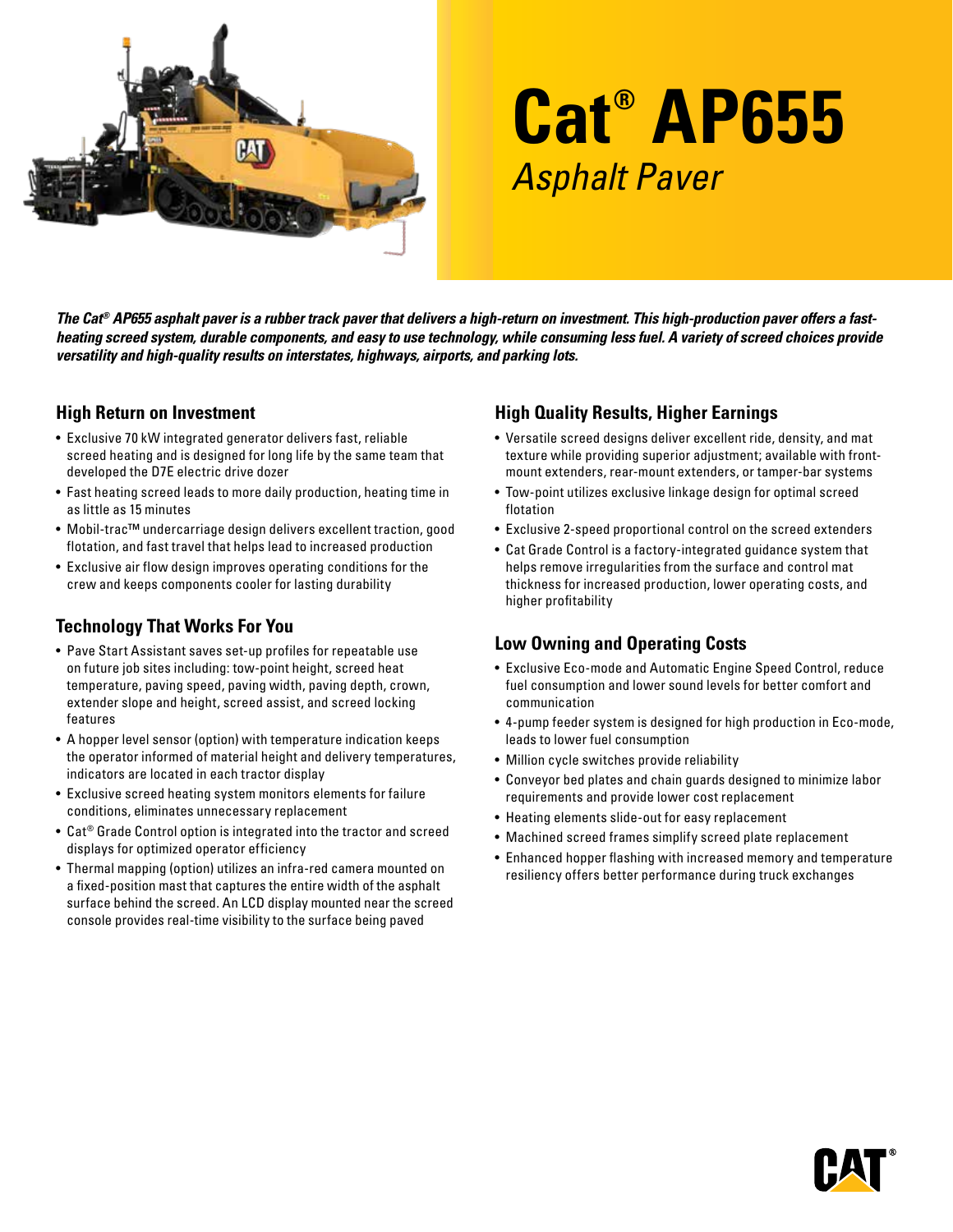#### **More Comfort**

- Ventilation system draws fumes from the auger chamber and redirects them away from the operator for a more comfortable working environment
- Dual operating station provide back-up capability and complete control from either side of the machine, each station can swing-out beyond the frame for good all-around visibility
- Heated seat option, pneumatic suspension, multiple adjustments, and tilting consoles provide day-long comfort
- Eco-mode provides low sound levels that supports clear communication with the crew
- High visibility 76 mm (3") seat belt helps with crew safety compliance
- USB port simplifies software updates
- Cup holders offer convenience

## **Easy Viewing Displays, Simple Operation**

- Touch-screen displays with adjustable brightness control enable operators to fine-tune performance in various lighting conditions
- Touch-screen access simplifies activation of the generator and auxiliary power, while also providing easy adjustments to screed plate heating temperatures, tamper and vibratory speeds, Cat Grade Control (option), and stored operator preferences
- Operating displays can be tailored to specific language requirements with multiple options available

### **Cat Electronics**

• Cat Electronic Control Modules (ECM) and ET compatibility simplifies diagnostics and trouble-shooting procedures

#### **Product Link™ Elite**

- Make timely, fact-based decisions to maximize efficiency, improve productivity, and lower owning and operating costs
- Easily track location, machine hours, fuel usage, and idle time
- Diagnostic codes are made available through online web applications

## **Service and Repair Kits**

- Paver and screed service and repair kits include the parts necessary to complete specific repairs
- Cat genuine parts are manufactured to precise specifications and designed for optimal performance and maximum uptime
- Repair kits are identified by a single part number to make ordering easy
- Select kits are available to be packaged as a kit by the dealer for overthe-counter purchases or through the dealer service shop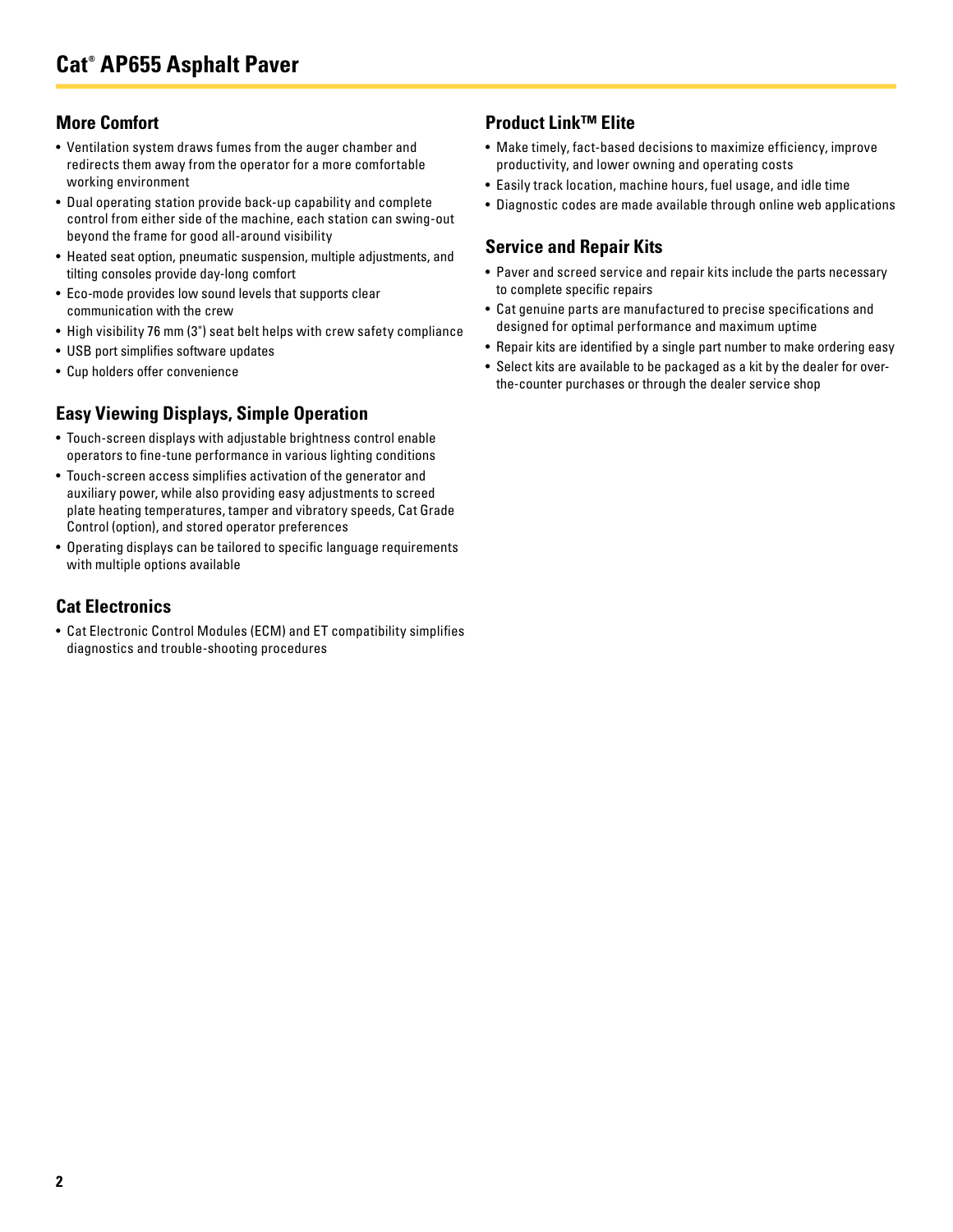## **Standard and Optional Equipment**

Standard and optional equipment may vary. Consult your Cat dealer for details.

|                                       | <b>Standard Optional</b> |   |
|---------------------------------------|--------------------------|---|
| <b>OPERATING ENVIRONMENT</b>          |                          |   |
| Air-ride seat                         |                          |   |
| Canopy - hard top                     |                          |   |
| <b>Deceleration pedal</b>             |                          |   |
| <b>Dual operating stations</b>        |                          |   |
| <b>Friction steering</b>              |                          |   |
| <b>Heated seats</b>                   |                          |   |
| Side shields                          |                          |   |
| Steering guide                        |                          |   |
| Tow-point indicator                   |                          | ✓ |
| Umbrella - tractor/screed             |                          |   |
| Ventilation system                    |                          |   |
| Visor-LCD screen                      |                          |   |
| Windshield - requires hard top canopy |                          |   |
| <b>TECHNOLOGY</b>                     |                          |   |
| Cat Grade Control                     |                          |   |
| Hopper level and material temperature |                          |   |
| indication                            |                          |   |
| <b>Pave Start Assistant</b>           |                          |   |
| Product Link™ Elite 631 (satellite)   |                          |   |
| Product Link Elite 641 (cellular)     |                          |   |
| <b>Thermal Mapping</b>                |                          |   |
| <b>POWERTRAIN</b>                     |                          |   |
| Automatic engine speed control        |                          |   |
| Ballast-front weights                 |                          |   |
| Cat C4.4 - four-cylinder              |                          |   |
| Cooling fan - variable speed          |                          |   |
| Eco-mode                              |                          |   |
| Hydraulic oil - extended life         |                          |   |
| Mobil-trac™ belt - smooth belt        |                          |   |
| Mobil-trac belt - tread bar belt      |                          |   |
| <b>ELECTRICAL SYSTEM</b>              |                          |   |
| 1000 CCA batteries (2)                |                          |   |
| 100 amp alternator                    |                          |   |
| 12-volt power receptacle              |                          |   |
| 24-volt charging system               | ✓                        |   |
| Automotive-type fuse system           |                          |   |
| Auxiliary power panel - 6.6 kW        |                          |   |
| Cat Electronic Technician (Cat ET)    | ✓                        |   |
| Generator-70 kW                       | ✓                        |   |
| Machine security - wire ready         |                          |   |
| Remote jump-start receptacle          |                          |   |

|                                                                      | <b>Standard Optional</b> |              |
|----------------------------------------------------------------------|--------------------------|--------------|
| <b>MATERIAL DELIVERY</b>                                             |                          |              |
| Auger extensions                                                     |                          | ✓            |
| Leveling devices                                                     |                          | ✓            |
| Mainframe extensions - manual                                        |                          |              |
| Mainframe extensions - power                                         |                          |              |
| Material feed sensors - contact                                      |                          |              |
| Material feed sensors - sonic                                        |                          | ✓            |
| Power folding front hopper apron                                     |                          |              |
| Push-roller - adjustable                                             |                          |              |
| <b>Truck hitch</b>                                                   |                          | ✓            |
| Wash-down pump and reel                                              |                          | $\checkmark$ |
| Washdown Tank                                                        |                          | ✓            |
| Wide-width paving packages                                           |                          |              |
| <b>SERVICE AND MAINTENANCE</b>                                       |                          |              |
| Extended-life coolant to -35° C (-37° F)                             | ✓                        |              |
| Engine coolant heater                                                |                          |              |
| Remote access drains and lubrication points                          |                          |              |
| Service repair kits                                                  |                          |              |
| Sampling ports for Scheduled Oil Sampling<br>(S.0. S <sup>SM</sup> ) | ✓                        |              |
| Sight Gauges - engine coolant, hydraulic oil                         | ✓                        |              |
| <b>Uptime kit</b>                                                    |                          |              |
| <b>SAFETY</b>                                                        |                          |              |
| Alarm – back-up                                                      | ✓                        |              |
| Horn - warning (front & rear)                                        |                          |              |
| Lights - working                                                     |                          |              |
| Lights-roading                                                       |                          |              |
| Mirror package                                                       | ✓                        |              |
| Vandal covers                                                        | ✓                        |              |
| Warning - LED safety beacons                                         |                          | ✓            |